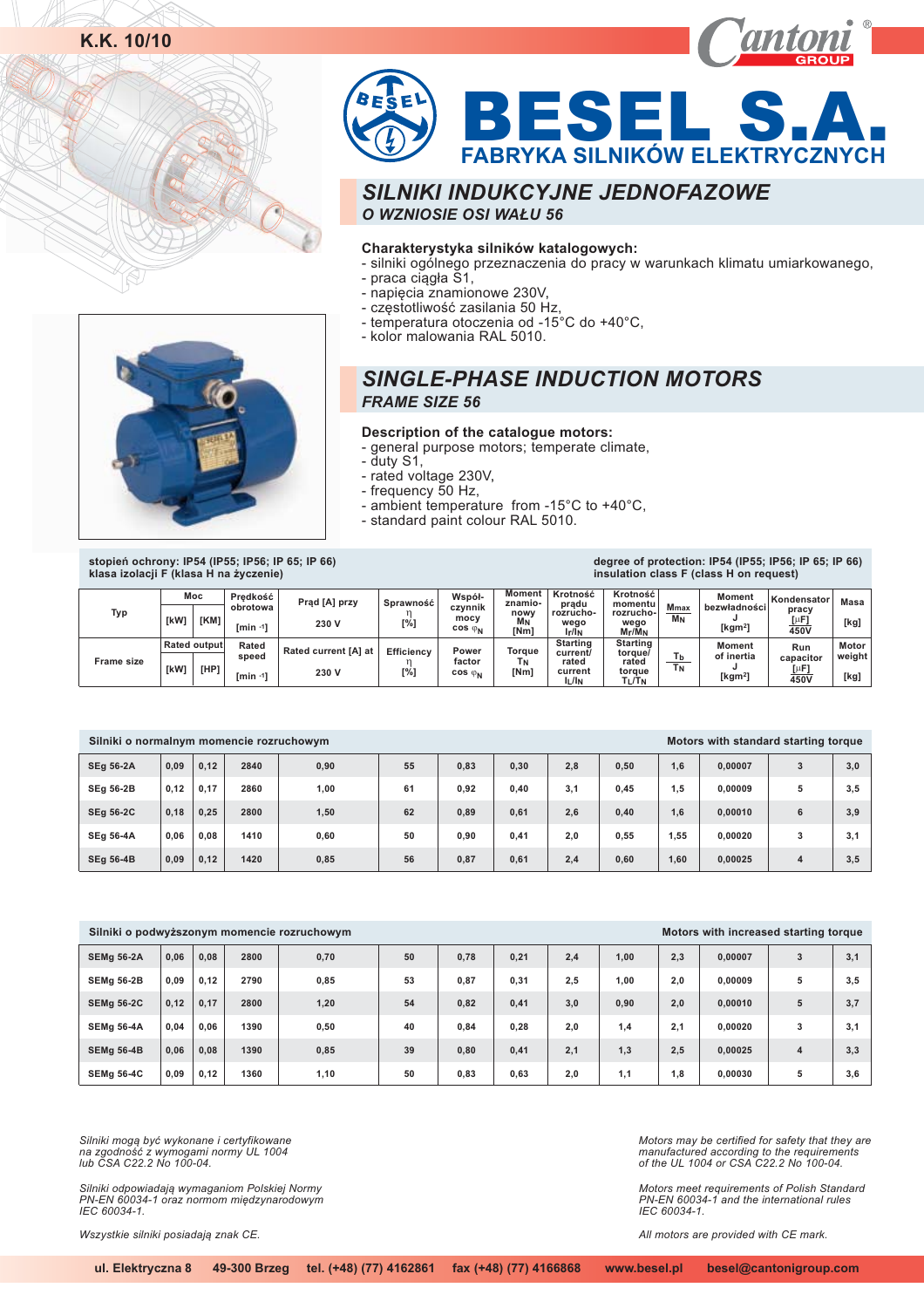

#### **Silniki na ³apach Forma wykonania** *IMB3*

**Foot - mounted motors Type of construction** *IMB3*





| Forma wykonania IMB3 |    |              |    |      |          |          |             |              |            |     |                |           |    |                  |     |           |    |                  |    |     |                 |       | Type of construction IMB3 |
|----------------------|----|--------------|----|------|----------|----------|-------------|--------------|------------|-----|----------------|-----------|----|------------------|-----|-----------|----|------------------|----|-----|-----------------|-------|---------------------------|
| <b>Typ</b>           |    | Wymiary (mm) |    |      |          |          |             |              |            |     |                |           |    |                  |     |           |    |                  |    |     | Dimensions (mm) |       | Łożyska                   |
| <b>Frame size</b>    | A  | в            | c  | CA   | D=<br>DA | E=<br>EA | $F =$<br>FA | $GA =$<br>GC | н          | ĸ   | K <sub>1</sub> | <b>DW</b> | AA | AB               | AC  | AD<br>max | BB | <b>BL</b><br>min | HA | HD  |                 | LC    | <b>Bearings</b>           |
| SE(M)g 56-.A         |    |              |    | 66,5 |          |          |             |              |            |     |                |           |    |                  |     |           |    |                  |    |     | 188             | 213,5 |                           |
| SE(M)g 56-.B         | 90 | 71           | 36 | 74,5 | 9j6      | 20       | 3h9         | 10,2         | $56 - 0.5$ | 5,8 | 8              | M20       | 30 | 110 <sup>1</sup> | 117 | 74        | 92 |                  |    | 154 | 196             | 221.5 | 6201 2Z                   |
| SE(M)g 56-.C         |    |              |    | 82,5 |          |          |             |              |            |     |                |           |    |                  |     |           |    |                  |    |     | 204             | 229.5 |                           |



| Forma wykonania IMB5  |                    |     |     |                  |                |            |             |                    |               |      |              |              |           |           |                  |                  |           |                 |       | <b>Type of construction IMB5</b>  |
|-----------------------|--------------------|-----|-----|------------------|----------------|------------|-------------|--------------------|---------------|------|--------------|--------------|-----------|-----------|------------------|------------------|-----------|-----------------|-------|-----------------------------------|
| Typ                   | Wymiary (mm)       |     |     |                  |                |            |             |                    |               |      |              |              |           |           |                  |                  |           | Dimensions (mm) |       | Łożyska                           |
| Frame size            | Kołnierz<br>Flange | P   | M   | N                | s              | $D=$<br>DA | $E =$<br>EA | $F =$<br><b>FA</b> | $GA =$<br>GC. | LA   | $\mathsf{T}$ | $\mathbb{R}$ | <b>DW</b> | <b>AC</b> | <b>AD</b><br>max | <b>BL</b><br>min | <b>HB</b> | L               | LC    | <b>Bearings</b>                   |
| SE(M)Kg 56-.A         |                    |     |     |                  |                |            |             |                    |               |      |              |              |           |           |                  |                  |           | 188             | 213,5 |                                   |
| SE(M)Kg 56-.B         | <b>B5</b>          | 120 | 100 | 80j6             | $\overline{7}$ | 9j6        | 20          | 3h9                | 10,2          | 8    | 3            | 0            | M20       | 117       | 74               | 11               | 98        | 196             | 221,5 | 6201 2Z                           |
| SE(M)Kg 56-.C         |                    |     |     |                  |                |            |             |                    |               |      |              |              |           |           |                  |                  |           | 204             | 229,5 |                                   |
| Forma wykonania IMB14 |                    |     |     |                  |                |            |             |                    |               |      |              |              |           |           |                  |                  |           |                 |       | <b>Type of construction IMB14</b> |
| Typ                   | Wymiary (mm)       |     |     |                  |                |            |             |                    |               |      |              |              |           |           |                  |                  |           | Dimensions (mm) |       | Łożyska                           |
| Frame size            | Kołnierz<br>Flange | P   | M   | N                | s              | $D=$<br>DA | $E =$<br>EA | $F =$<br><b>FA</b> | $GA =$<br>GC  | LE   | T            | R            | <b>DW</b> | <b>AC</b> | <b>AD</b><br>max | <b>BL</b><br>min | <b>HB</b> | L               | LC    | <b>Bearings</b>                   |
| SE(M)Kg 56-.A1        | B14/1              | 105 | 85  | 70 <sub>i6</sub> | M <sub>6</sub> |            |             |                    |               | 15   |              |              |           |           |                  |                  |           |                 |       |                                   |
| SE(M)Kg 56-.A2        | B14/2              | 80  | 65  | 50j6             | M <sub>5</sub> |            |             |                    |               | 12,5 |              |              |           |           |                  |                  |           | 188             | 213,5 |                                   |
| SE(M)Kg 56-.B1        | B14/1              | 105 | 85  | 70j6             | M <sub>6</sub> | 9j6        | 20          | 3h9                | 10.2          | 15   | 2.5          | 0            | M20       | 117       | 74               | 11               | 98        | 196             | 221,5 | 6201 2Z                           |
| SE(M)Kg 56-.B2        | B14/2              | 80  | 65  | 50j6             | M <sub>5</sub> |            |             |                    |               | 12,5 |              |              |           |           |                  |                  |           |                 |       |                                   |
| SE(M)Kg 56-.C1        | B14/1              | 105 | 85  | 70 <sub>i6</sub> | M6             |            |             |                    |               | 15   |              |              |           |           |                  |                  |           | 204             | 229,5 |                                   |
| SE(M)Kg 56-.C2        | B14/2              | 80  | 65  | 50j6             | M <sub>5</sub> |            |             |                    |               | 12.5 |              |              |           |           |                  |                  |           |                 |       |                                   |

*Producent zastrzega sobie możliwość zmian danych zawartych*<br>w karcie katalogowej wynikających z ciągłego doskonalenia wyrobu.

*As part of our development program, we reserve the right to alter or amend any of the specifications without giving prior notice.*

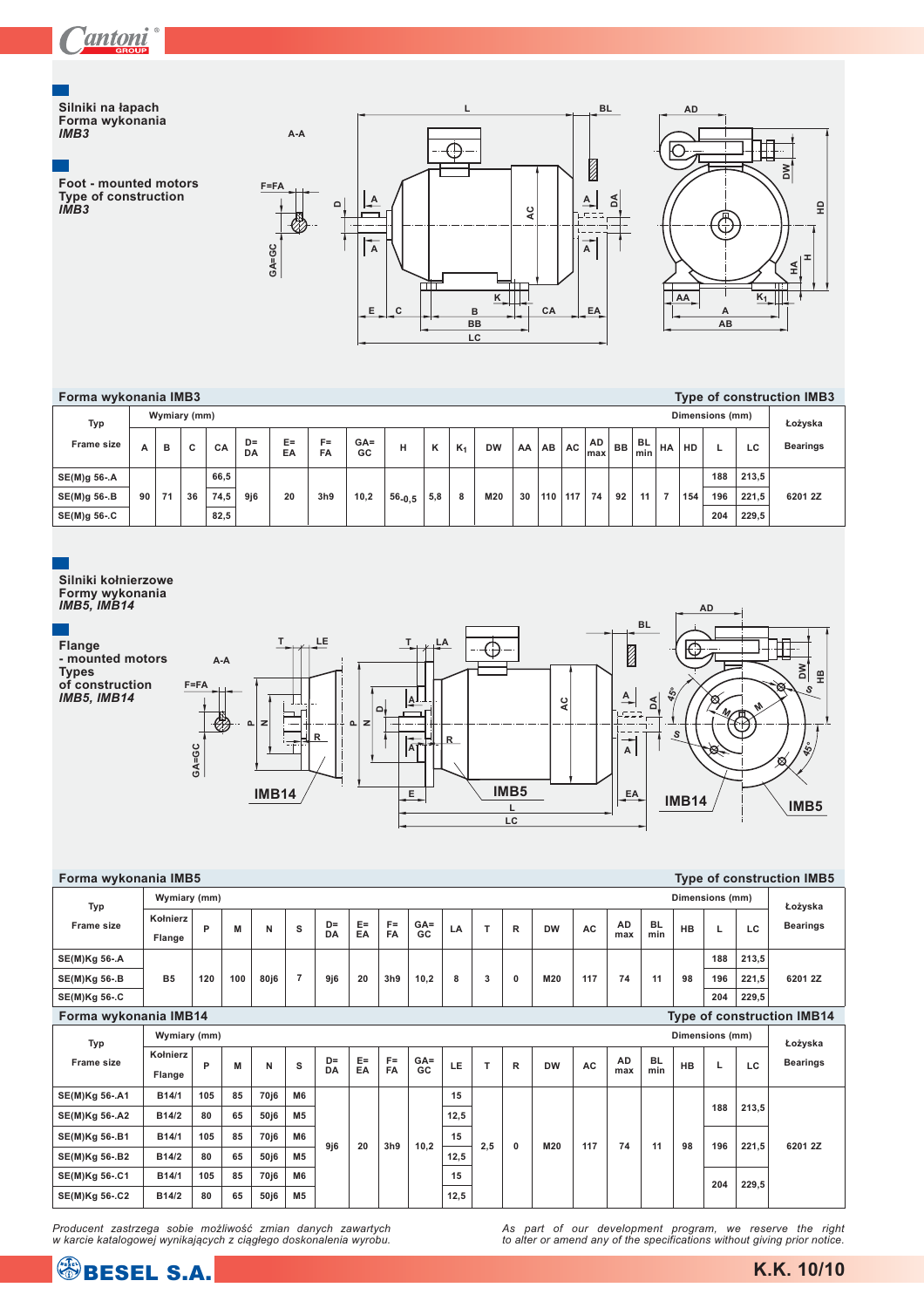



#### **Charakterystyka silników katalogowych:**

- silniki ogólnego przeznaczenia do pracy w warunkach klimatu umiarkowanego,
- praca ciągła S1,
- napięcia znamionowe 230V,
- częstotliwość zasilania 50 Hz,
- temperatura otoczenia od -15°C do +40°C,
- kolor malowania RAL 5010.

## *SINGLE-PHASE INDUCTION MOTORS FRAME SIZE 63*

#### **Description of the catalogue motors:**

- general purpose motors; temperate climate,

- duty S1,
- rated voltage 230V ',
- frequency 50 Hz,
- ambient temperature from -15°C to +40°C,
- standard paint colour RAL 5010.

**stopieñ ochrony: IP54 (IP55; IP56; IP 65; IP 66) klasa izolacji F (klasa H na ¿yczenie)**

| klasa izolacji F (klasa H na życzenie) |           |                     |                                    |                                         |                          |                                              |                                                   |                                                          |                                                        |                                      | insulation class F (class H on request)            |                                  |                                                              |                         |
|----------------------------------------|-----------|---------------------|------------------------------------|-----------------------------------------|--------------------------|----------------------------------------------|---------------------------------------------------|----------------------------------------------------------|--------------------------------------------------------|--------------------------------------|----------------------------------------------------|----------------------------------|--------------------------------------------------------------|-------------------------|
| <b>Typ</b>                             | [kW]      | Moc<br>[KM]         | Predkość<br>obrotowa<br>$rmin -11$ | Prad [A] przy<br>230 V                  | Sprawność<br>$[\%]$      | Współ-<br>czvnnik<br>mocy<br>$cos \varphi_N$ | Moment<br>znamio-<br>nowy<br>M <sub>N</sub><br>Nm | Krotność<br>prądu<br>rozrucho-<br>weao<br>$I_r/I_N$      | Krotność<br>momentu<br>rozrucho-<br>weao<br>$M_f/M_N$  | <b>M</b> max<br><b>M<sub>N</sub></b> | <b>Moment</b><br><b>bezwładności</b><br>[ $kgm2$ ] | pracv<br>[µF]<br>450V            | Kondensator Kondensator<br>rozruchowy<br>$[ \mu F ]$<br>450V | Masa<br>[kg]            |
| <b>Frame size</b>                      | [kW] [HP] | <b>Rated output</b> | Rated<br>speed<br>$rmin -11$       | <b>Rated current [A]</b><br>at<br>230 V | <b>Efficiency</b><br>[%] | Power<br>factor<br>$cos \varphi_N$           | <b>Toraue</b><br>Tм<br>[Nm]                       | <b>Starting</b><br>current/<br>rated<br>current<br>IL/IN | <b>Starting</b><br>torgue/<br>rated<br>toraue<br>TL/TN | Tb<br><b>T<sub>N</sub></b>           | Moment<br>of inertia<br>[ $kgm2$ ]                 | Run<br>capacitor<br>[µF]<br>450V | <b>Start</b><br>capacitor<br>$[ \mu F ]$<br>450V             | Motor<br>weight<br>[kg] |

| Silniki o normalnym momencie rozruchowym |      |      |      |       |    |      |      |     |      |      |          |    | Motors with standard starting torque |     |
|------------------------------------------|------|------|------|-------|----|------|------|-----|------|------|----------|----|--------------------------------------|-----|
| <b>SEg 63-2A</b>                         | 0.18 | 0.25 | 2820 | 1,45  | 57 | 0.95 | 0,61 | 2.6 | 0.55 | 1.70 | 0.000175 |    |                                      | 3,8 |
| <b>SEg 63-2B</b>                         | 0.25 | 0.33 | 2850 | 1,85  | 63 | 0.94 | 0.84 | 3.1 | 0.50 | 1.70 | 0.000235 | 10 |                                      | 4,4 |
| <b>SEg 63-2C</b>                         | 0.37 | 0.50 | 2850 | 2,50  | 68 | 0.97 | 1,24 | 3.5 | 0.40 | 1.60 | 0.000310 | 12 |                                      | 5,2 |
| <b>SEq 63-4A</b>                         | 0.12 | 0.17 | 1400 | 1.20  | 50 | 0.90 | 0.82 | 2.2 | 0.65 | .45  | 0.000240 |    |                                      | 3,8 |
| <b>SEg 63-4B</b>                         | 0.18 | 0.25 | 1400 | 1,50  | 57 | 0.95 | 1.23 | 2.3 | 0.65 | 1.50 | 0.000307 |    |                                      | 4,3 |
| <b>SEg 63-4C</b>                         | 0.25 | 0.33 | 1400 | 90. ا | 64 | 0.92 | 1,71 | 2.6 | 0.50 | .45  | 0.000380 | 10 |                                      | 5.1 |

|                   |      |      |      | Silniki o podwyższonym momencie rozruchowym |    |      |      |       |      |     |          |    | Motors with increased starting torque |     |
|-------------------|------|------|------|---------------------------------------------|----|------|------|-------|------|-----|----------|----|---------------------------------------|-----|
| <b>SEMa 63-2A</b> | 0.12 | 0.17 | 2750 | 1,30                                        | 52 | 0.83 | 0.42 | 2.4   | 0.90 | .9  | 0.000175 | 6  |                                       | 3,9 |
| SEMa 63-2B        | 0.18 | 0.25 | 2760 | 1,80                                        | 52 | 0.84 | 0.62 | 2.7   | 0.80 | 2.0 | 0.000235 |    |                                       | 4.4 |
| <b>SEMa 63-2C</b> | 0.25 | 0.33 | 2800 | 2,00                                        | 63 | 0.90 | 0,85 | 3.1   | 0.80 | 2.0 | 0.000310 | 10 |                                       | 5,2 |
| SEMa 63-4A        | 0.09 | 0.12 | 1350 | 1,10                                        | 44 | 0.85 | 0.63 | . . 9 | 1.10 | .7  | 0.000240 |    |                                       | 3.8 |
| <b>SEMa 63-4B</b> | 0.12 | 0.17 | 1360 | 1,25                                        | 53 | 0.86 | 0.84 | 2.2   | 1.00 | 1.9 | 0.000307 |    |                                       | 4,4 |
| <b>SEMa 63-4C</b> | 0.18 | 0.25 | 1350 | 1.72                                        | 58 | 0.78 | 1,27 | 2.3   | 0.80 | .6  | 0.000380 |    |                                       | 5.1 |

| Silniki o dużym momencie rozruchowym |      |      |      |      |    |      |      |     |      |                |          |               | Motors with high starting torque |     |
|--------------------------------------|------|------|------|------|----|------|------|-----|------|----------------|----------|---------------|----------------------------------|-----|
| <b>SEq 63-2AF</b>                    | 0.18 | 0.25 | 2820 | 1,50 | 57 | 0.95 | 0,61 | 4.0 | 1,8  |                | 0.000175 | 8             | 25                               | 4,0 |
| <b>SEq 63-2BF</b>                    | 0.25 | 0.33 | 2850 | 1,85 | 66 | 0.94 | 0.84 | 4.1 | .90  | .9             | 0.000235 | 10            | 30                               | 4,6 |
| <b>SEq 63-2CF</b>                    | 0.37 | 0.50 | 2850 | 2,45 | 72 | 0.95 | 1,24 | 4.5 | 1.70 | $\overline{6}$ | 0.000310 | 12            | 40                               | 5,4 |
| <b>SEq 63-4AF</b>                    | 0.12 | 0.17 | 1400 | 1,10 | 54 | 0.92 | 0,82 | 3.3 | .70  | .6             | 0.000240 | 6             | 14                               | 3,8 |
| <b>SEq 63-4BF</b>                    | 0.18 | 0.25 | 1380 | 1,45 | 57 | 0.95 | 1,25 | 3,2 | .50  | .5             | 0.000307 | $\Omega$<br>o | 16                               | 4,4 |
| <b>SEg 63-4CF</b>                    | 0.25 | 0.33 | 1400 | 1,80 | 68 | 0,92 | 1,71 | 3,3 | .60  | 1,4            | 0.000380 | 10            | 20                               | 5,2 |

*Silniki SEg 63-...F s¹ wyposa¿one w dwa kondensatory - pracy i rozruchowy oraz wy³¹cznik odœrodkowy.*

*Silniki mogą być wykonane i certyfikowane*<br>*na zgodność z wymogami normy UL 1004 lub CSA C22.2 No 100-04.*

Silniki odpowiadają wymaganiom Polskiej Normy PN-EN 60034-1<br>oraz normom międzynarodowym IEC 60034-1.

*Wszystkie silniki posiadaj¹ znak CE.*

*SEg 63-...F motors are equipped with two capacitors - run, start and centrifugal switch.*

*Motors may be certified for safety that they are manufactured according to the requirements of the UL 1004 or CSA C22.2 No 100-04.*

*Motors meet requirements of Polish Standard PN-EN 60034-1 and the international rules IEC 60034-1.*

**degree of protection: IP54 (IP55; IP56; IP 65; IP 66)**

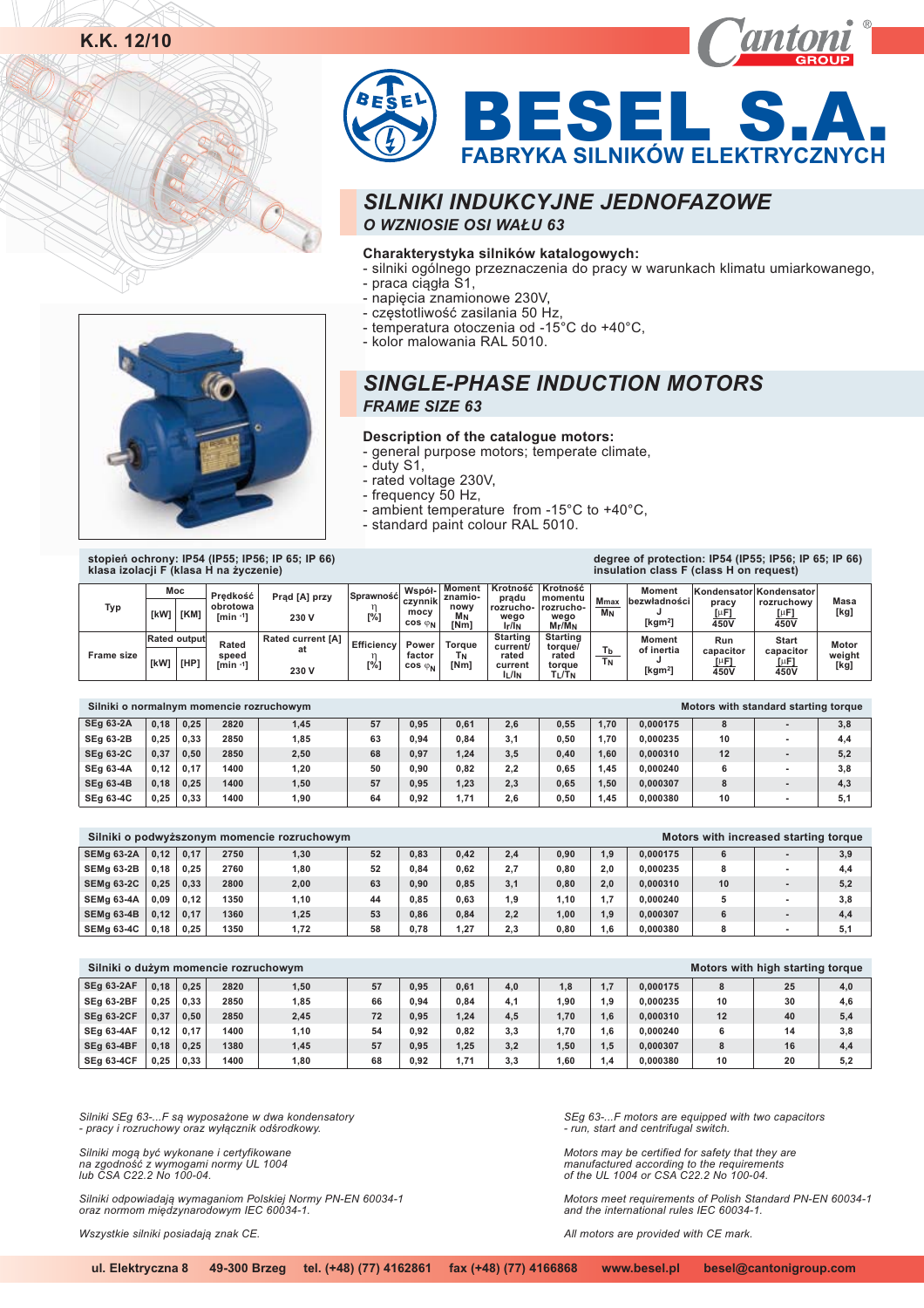

| Typ                   | Wymiary (mm)       |     |     |                   |                |                    |             |                    |              |     |     |             |           |     |           |                          |                  | Dimensions (mm) |     |     | Łożyska                           |
|-----------------------|--------------------|-----|-----|-------------------|----------------|--------------------|-------------|--------------------|--------------|-----|-----|-------------|-----------|-----|-----------|--------------------------|------------------|-----------------|-----|-----|-----------------------------------|
| Frame size            | Kołnierz<br>Flange | P   | M   | N                 | s              | $D =$<br>DA        | $E =$<br>EA | $F =$<br><b>FA</b> | $GA =$<br>GC | LA  | T.  | R           | <b>DW</b> | AC  | <b>AD</b> | AE                       | BL.<br>min       | <b>HB</b>       | L.  | LC  | <b>Bearings</b>                   |
| SE(M)Kg 63-.A         |                    |     |     |                   |                |                    |             |                    |              |     |     |             |           |     |           |                          |                  |                 | 201 | 233 |                                   |
| SEKg 63-.AF           |                    |     |     |                   |                |                    |             |                    |              |     |     |             |           |     |           | 100                      |                  |                 | 245 |     |                                   |
| SE(M)Kg 63-.B         | <b>B5</b>          | 140 | 115 |                   |                |                    |             | 4h9                | 12,5         | 9   | 3   | 0           | M20       | 126 | 74        | $\overline{a}$           | 11               | 102             | 213 | 245 | 6202 2Z                           |
| SEKg 63-.BF           |                    |     |     | 95 <sub>i6</sub>  | 10             | 11j6               | 23          |                    |              |     |     |             |           |     |           | 100                      |                  |                 | 257 |     |                                   |
| SE(M)Kg 63-.C         |                    |     |     |                   |                |                    |             |                    |              |     |     |             |           |     |           |                          |                  |                 | 228 | 260 |                                   |
| SEKg 63-.CF           |                    |     |     |                   |                |                    |             |                    |              |     |     |             |           |     |           | 100                      |                  |                 | 271 |     |                                   |
| Forma wykonania IMB14 |                    |     |     |                   |                |                    |             |                    |              |     |     |             |           |     |           |                          |                  |                 |     |     | <b>Type of construction IMB14</b> |
| Typ                   | Wymiary (mm)       |     |     |                   |                |                    |             |                    |              |     |     |             |           |     |           |                          |                  | Dimensions (mm) |     |     | Łożyska                           |
| Frame size            | Kołnierz<br>Flange | P   | M   | N                 | s              | $D =$<br><b>DA</b> | $E =$<br>EA | $F =$<br>FA        | $GA =$<br>GC | LE  | T.  | R           | <b>DW</b> | AC  | AD        | AE                       | <b>BL</b><br>min | <b>HB</b>       | L.  | LC  | <b>Bearings</b>                   |
| SE(M)Kg 63-.A1        | B14/1              | 120 | 100 | 80j6              | M <sub>6</sub> |                    |             |                    |              | 14  | 3,0 |             |           |     |           | ٠                        |                  |                 | 201 | 233 |                                   |
| <b>SEKg 63-.AF1</b>   |                    |     |     |                   |                |                    |             |                    |              |     |     |             |           |     |           | 100                      |                  |                 | 245 |     |                                   |
| SE(M)Kg 63-.A2        | B14/2              | 90  | 75  | 60j6              | M <sub>5</sub> |                    |             |                    |              | 9,5 | 2,5 |             |           |     |           |                          |                  |                 | 201 | 233 |                                   |
| <b>SEKg 63-.AF2</b>   |                    |     |     |                   |                |                    |             |                    |              |     |     |             |           |     |           | 100                      |                  |                 | 245 |     |                                   |
| SE(M)Kg 63-.B1        | B14/1              | 120 | 100 | 80j6              | <b>M6</b>      |                    |             |                    |              | 14  | 3,0 |             |           |     |           |                          |                  |                 | 213 | 245 |                                   |
| <b>SEKg 63-.BF1</b>   |                    |     |     |                   |                | 11j6               | 23          | 4h9                | 12,5         |     |     | $\mathbf 0$ | M20       | 126 | 74        | 100                      | 11               | 102             | 257 |     | 6202 2Z                           |
| SE(M)Kg 63-.B2        | B14/2              | 90  | 75  | 60j6              | M <sub>5</sub> |                    |             |                    |              | 9,5 | 2,5 |             |           |     |           |                          |                  |                 | 213 | 245 |                                   |
| <b>SEKg 63-.BF2</b>   |                    |     |     |                   |                |                    |             |                    |              |     |     |             |           |     |           | 100                      |                  |                 | 257 |     |                                   |
| SE(M)Kg 63-.C1        | B14/1              | 120 | 100 | 80j6              | M <sub>6</sub> |                    |             |                    |              | 14  | 3,0 |             |           |     |           |                          |                  |                 | 228 | 260 |                                   |
| <b>SEKg 63-.CF1</b>   |                    |     |     |                   |                |                    |             |                    |              |     |     |             |           |     |           | 100                      |                  |                 | 271 |     |                                   |
| SE(M)Kg 63-.C2        | B14/2              | 90  | 75  |                   | M <sub>5</sub> |                    |             |                    |              |     |     |             |           |     |           | $\overline{\phantom{a}}$ |                  |                 | 228 | 260 |                                   |
| <b>SEKg 63-.CF2</b>   |                    |     |     | 60 <sub>i</sub> 6 |                |                    |             |                    |              | 9,5 | 2,5 |             |           |     |           | 100                      |                  |                 | 271 |     |                                   |

producent zastrzega sobie możliwość zmian danych zawartych<br>w karcie katalogowej wynikających z ciągłego doskonalenia wyrobu.

As part of our development program, we reserve the right to alter or amend any of the specifications without giving prior notice.

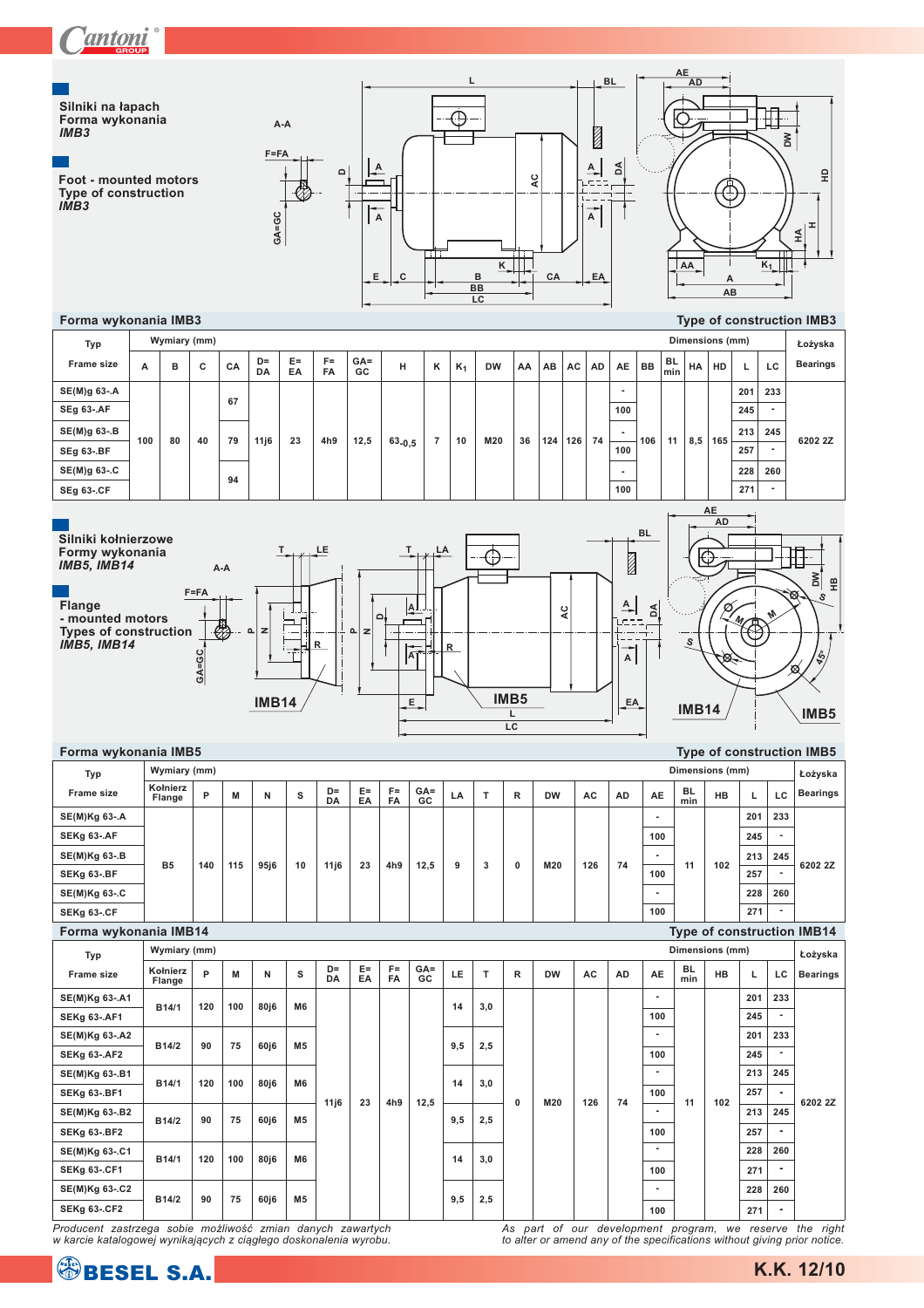



## **Charakterystyka silników katalogowych:**

- silniki ogólnego przeznaczenia do pracy w warunkach klimatu umiarkowanego,
- praca ciągła S1,
- napięcia znamionowe 230V,
- częstotliwość zasilania 50 Hz,
- temperatura otoczenia od -15°C do +40°C,
- kolor malowania RAL 5010.

## *SINGLE-PHASE INDUCTION MOTORS FRAME SIZE 71*

#### **Description of the catalogue motors:**

- general purpose motors; temperate climate,

- duty S1,
- rated voltage 230V,
- frequency 50 Hz,
- ambient temperature from -15°C to +40°C,
- standard paint colour RAL 5010.



**stopieñ ochrony: IP54 (IP55; IP56; IP 65; IP 66) klasa izolacji F (klasa H na ¿yczenie)**

| klasa izolacji F (klasa H na życzenie) |      |                     |                        |                                    |                  |                           |                    |                                |                              |             | we give eightere en en in eighteer ver in een in een<br>insulation class F (class H on request) |                  |                                       |                |
|----------------------------------------|------|---------------------|------------------------|------------------------------------|------------------|---------------------------|--------------------|--------------------------------|------------------------------|-------------|-------------------------------------------------------------------------------------------------|------------------|---------------------------------------|----------------|
|                                        | Moc  |                     | Predkość               | Prad [A] przy                      | <b>Sprawność</b> | Współ-<br>czynnik         | Moment<br>znamio-  | Krotność<br>prądu              | Krotność<br>momentu          | <b>Mmax</b> | Moment<br>bezwładności                                                                          | pracy            | Kondensator Kondensator<br>rozruchowy | Masa           |
| <b>Typ</b>                             | [kW] | [KM]                | obrotowa<br>$rmin -11$ | 230 V                              | [%]              | mocy<br>$cos \varphi_N$   | nowy<br>Mм<br>[Nm] | rozrucho-<br>weao<br>$I_r/I_N$ | rozrucho-<br>weao<br>Mr/MN   | MN          | [kgm <sup>2</sup> ]                                                                             | [µF]<br>450V     | [µF]<br>450V                          | [kg]           |
|                                        |      | <b>Rated output</b> | Rated                  | Rated current [A] Efficiency<br>at |                  | Power                     | <b>Toraue</b>      | <b>Starting</b><br>current/    | Starting<br>torgue/          | Тb          | <b>Moment</b><br>of inertia                                                                     | Run<br>capacitor | <b>Start</b><br>capacitor             | Motor          |
| <b>Frame size</b>                      | [kW] | [HP]                | speed<br>$[min -1]$    | 230 V                              | [%]              | factor<br>$cos \varphi_N$ | Τм<br>[Nm]         | rated<br>current<br>I∟/In      | rated<br>toraue<br>$T_L/T_N$ | <b>TN</b>   | [ $kgm2$ ]                                                                                      | [µF]<br>450V     | [µF]<br>450V                          | weight<br>[kg] |

|                  |      |      |      | Silniki o normalnym momencie rozruchowym |    |      |      |     |      |         |         |    | Motors with standard starting torque |     |
|------------------|------|------|------|------------------------------------------|----|------|------|-----|------|---------|---------|----|--------------------------------------|-----|
| <b>SEh 71-2B</b> | 0.55 | 0.75 | 2820 | 3,6                                      | 70 | 0.96 | 1,86 | 3,0 | 0,36 | .6      | 0.00053 | 14 |                                      | 6,3 |
| <b>SEh 71-2C</b> | 0.75 | 1.00 | 2820 | 4,9                                      | 71 | 0.98 | 2.54 | 3.0 | 0.40 | $.5\,$  | 0.00069 | 25 |                                      | 7.7 |
| <b>SEh 71-4A</b> | 0.25 | 0.33 | 1350 | 2,4                                      | 50 | 0.92 | 1,77 | 2.0 | 0,35 | .4      | 0.00061 |    |                                      | 5,3 |
| <b>SEh 71-4B</b> | 0.37 | 0.50 | 1370 | 2,9                                      | 64 | 0.88 | 2.60 | 2.1 | 0.50 | $\cdot$ | 0.00085 | 10 |                                      | 6,3 |
| <b>SEh 71-4C</b> | 0.55 | 0.75 | 1350 | 4,2                                      | 65 | 0.92 | 3,89 | 2,2 | 0.40 | .4      | 0.00101 | 18 |                                      | 7,3 |

|                   |      |      |      | Silniki o podwyższonym momencie rozruchowym |    |      |      |     |      |      |         |    | Motors with increased starting torque |     |
|-------------------|------|------|------|---------------------------------------------|----|------|------|-----|------|------|---------|----|---------------------------------------|-----|
| <b>SEMh 71-2A</b> | 0.25 | 0.33 | 2720 | 2,0                                         | 57 | 0.97 | 0.88 | 2.3 | 0.80 | 1.70 | 0.00039 | 10 |                                       | 5,2 |
| SEMh 71-2B        | 0.37 | 0.50 | 2800 | 3.0                                         | 64 | 0.84 | 1.26 | 2.7 | 0.70 | .80  | 0.00054 | 12 |                                       | 6.4 |
| <b>SEMh 71-2C</b> | 0.55 | 0.75 | 2780 | 3,6                                         | 70 | 0.95 | 1.89 | 3.2 | 0.65 | .60  | 0.00069 | 20 |                                       | 7,4 |
| <b>SEMh 71-4B</b> | 0.25 | 0.33 | 1340 | 2,5                                         | 56 | 0.80 | 1.78 | 2.0 | 1.00 | 1.70 | 0.00085 | 10 |                                       | 6.3 |
| <b>SEMh 71-4C</b> | 0.37 | 0.50 | 1320 | 3,2                                         | 59 | 0.88 | 2.68 | 2.1 | 0.80 | .60  | 0.00101 |    |                                       | 7.4 |

| Silniki o dużym momencie rozruchowym |      |      |      |     |    |      |      |     |                |     |         |    | Motors with high starting torque |     |
|--------------------------------------|------|------|------|-----|----|------|------|-----|----------------|-----|---------|----|----------------------------------|-----|
| <b>SEh 71-2BF</b>                    | 0,55 | 0,75 | 2820 | 3,6 | 70 | 0.96 | ,86  | 3,6 | 17             | 1.6 | 0.00053 | 14 | 25                               | 6,5 |
| <b>SEh 71-2CF</b>                    | 0.75 | 1.00 | 2820 | 4,9 | 71 | 0.98 | 2,54 | 4.0 | $\overline{ }$ | 1.5 | 0.00069 | 25 | 70                               | 7,8 |
| <b>SEh 71-4BF</b>                    | 0.37 | 0,50 | 1370 | 2,9 | 64 | 0.88 | 2,60 | 3,5 | 1,8            | 1.4 | 0.00085 | 10 | 25                               | 6,5 |
| <b>SEh 71-4CF</b>                    | 0.55 | 0.75 | 1350 | 4.1 | 65 | 0.90 | 3,86 | 3.6 | 1.9            | 1.4 | 0.00101 | 18 | 60                               | 8,0 |

*Silniki SEh 71-...F s¹ wyposa¿one w dwa kondensatory - pracy i rozruchowy oraz wy³¹cznik odœrodkowy.*

Silniki mogą być wykonane i certyfikowane<br>na zgodność z wymogami normy UL 1004 *lub CSA C22.2 No 100-04.*

Silniki odpowiadają wymaganiom Polskiej Normy PN-EN 60034-1<br>oraz normom międzynarodowym IEC 60034-1.

**Wszystkie silniki posiadają znak CE.** 

*SEh 71-...F motors are equipped with two capacitors - run, start and centrifugal switch.*

*Motors may be certified for safety that they are manufactured according to the requirements of the UL 1004 or CSA C22.2 No 100-04.*

*Motors meet requirements of Polish Standard PN-EN 60034-1 and the international rules IEC 60034-1.*

**degree of protection: IP54 (IP55; IP56; IP 65; IP 66)**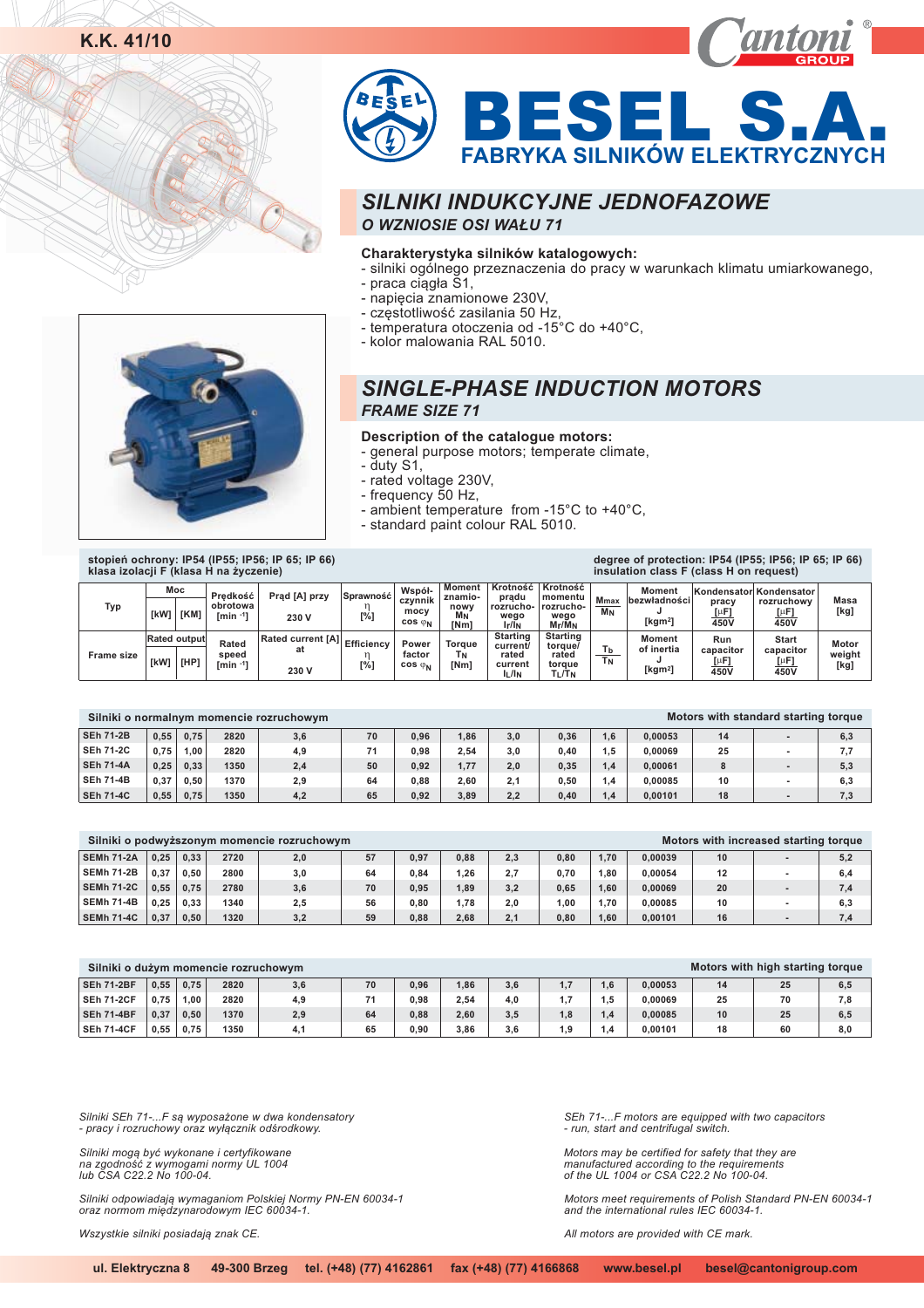



#### **A B C CA D= DA E= EA F= FA GA= GC H K K DW AA AB <sup>1</sup> AC AD AE BL Wymiary (mm) Dimensions (mm) Typ Frame size 88 SE(M)h 71-.B - 245 283 SE(M)h 71-.A 65 - 223 261**

**106**

**112 90 45**

**SEh 71-.BF SE(M)h 71-.C** **14j6 30 5h9 16 71-0,5 7 10 M20 45 142**

 $\mathsf{BB}$   $\left| \frac{\mathsf{DL}}{\mathsf{min}} \right|$  **HA**  $\left| \mathsf{HD} \right|$  **L**  $\left| \mathsf{LC} \right|$ **£o¿yska Bearings 263 301 285 - 303 - 141 90 116 12 8 182 100 6203 2Z**

**-**



| Forma wykonania IMB5  |                           |     |     |                  |                |             |             |                    |              |    |     |              |           |     |           |                |                  |                 |     |                          | <b>Type of construction IMB5</b>  |
|-----------------------|---------------------------|-----|-----|------------------|----------------|-------------|-------------|--------------------|--------------|----|-----|--------------|-----------|-----|-----------|----------------|------------------|-----------------|-----|--------------------------|-----------------------------------|
| Typ                   | Wymiary (mm)              |     |     |                  |                |             |             |                    |              |    |     |              |           |     |           |                |                  | Dimensions (mm) |     |                          | Łożyska                           |
| Frame size            | Kołnierz<br><b>Flange</b> | P   | M   | N                | s              | $D =$<br>DA | $E =$<br>EA | $F =$<br><b>FA</b> | $GA =$<br>GC | LA | T   | R            | <b>DW</b> | AC  | <b>AD</b> | AE             | <b>BL</b><br>min | <b>HB</b>       | L   | LC                       | <b>Bearings</b>                   |
| <b>SE(M)Kh 71-.A</b>  |                           |     |     |                  |                |             |             |                    |              |    |     |              |           |     |           | ٠              |                  |                 | 223 | 261                      |                                   |
| <b>SE(M)Kh 71-.B</b>  |                           |     |     |                  |                |             |             |                    |              |    |     |              |           |     |           | $\blacksquare$ |                  |                 | 245 | 283                      |                                   |
| SEKh 71-.BF           | <b>B5</b>                 | 160 | 130 | 110i6            | 10             | 14j6        | 30          | 5h9                | 16           | 9  | 3.5 | $\bf{0}$     | M20       | 141 | 90        | 100            | 12               | 111             | 285 | $\blacksquare$           | 6203 2Z                           |
| <b>SE(M)Kh 71-.C</b>  |                           |     |     |                  |                |             |             |                    |              |    |     |              |           |     |           | $\blacksquare$ |                  |                 | 263 | 301                      |                                   |
| SEKh 71-.CF           |                           |     |     |                  |                |             |             |                    |              |    |     |              |           |     |           | 100            |                  |                 | 303 | $\overline{\phantom{a}}$ |                                   |
| Forma wykonania IMB14 |                           |     |     |                  |                |             |             |                    |              |    |     |              |           |     |           |                |                  |                 |     |                          | <b>Type of construction IMB14</b> |
| Typ                   | Wymiary (mm)              |     |     |                  |                |             |             |                    |              |    |     |              |           |     |           |                |                  | Dimensions (mm) |     |                          | Łożyska                           |
| Frame size            | Kołnierz<br>Flange        | P   | M   | N                | s              | $D =$<br>DA | $E =$<br>EA | $F =$<br><b>FA</b> | $GA =$<br>GC | LE | т   | $\mathsf{R}$ | <b>DW</b> | AC  | <b>AD</b> | AE             | <b>BL</b><br>min | <b>HB</b>       | г   | LC                       | <b>Bearings</b>                   |
| <b>SE(M)Kh 71-.A1</b> | B14/1                     | 140 | 115 | 95 <sub>i6</sub> | M8             |             |             |                    |              | 14 | 3,0 |              |           |     |           | ٠              |                  |                 |     |                          |                                   |
| <b>SE(M)Kh 71-.A2</b> | B14/2                     | 105 | 85  | 70 <sub>i6</sub> | M <sub>6</sub> |             |             |                    |              | 12 | 2,5 |              |           |     |           | ٠              |                  |                 | 223 | 261                      |                                   |
| <b>SE(M)Kh 71-.B1</b> | B14/1                     | 140 | 115 | 95 <sub>i6</sub> | M8             |             |             |                    |              | 14 | 3.0 |              |           |     |           | ٠              |                  |                 | 245 | 283                      |                                   |
| <b>SEKh 71-.BF1</b>   |                           |     |     |                  |                |             |             |                    |              |    |     |              |           |     |           | 100            |                  |                 | 285 | $\blacksquare$           |                                   |
| <b>SE(M)Kh 71-.B2</b> | B14/2                     | 105 | 85  | 70 <sub>i6</sub> | M <sub>6</sub> | 14i6        | 30          | 5h9                | 16           | 12 | 2.5 | $\mathbf{0}$ | M20       | 141 | 90        | $\blacksquare$ | 12               | 111             | 245 | 283                      | 6203 2Z                           |
| <b>SEKh 71-.BF2</b>   |                           |     |     |                  |                |             |             |                    |              |    |     |              |           |     |           | 100            |                  |                 | 285 | $\overline{\phantom{a}}$ |                                   |
| <b>SE(M)Kh 71-.C1</b> | B14/1                     | 140 | 115 | 95 <sub>i6</sub> | M8             |             |             |                    |              | 14 | 3,0 |              |           |     |           | ٠              |                  |                 | 263 | 301                      |                                   |
| <b>SEKh 71-.CF1</b>   |                           |     |     |                  |                |             |             |                    |              |    |     |              |           |     |           | 100            |                  |                 | 303 | $\overline{\phantom{a}}$ |                                   |
| <b>SE(M)Kh 71-.C2</b> | B14/2                     | 105 | 85  | 70 <sub>i6</sub> | M <sub>6</sub> |             |             |                    |              | 12 | 2,5 |              |           |     |           | ٠              |                  |                 | 263 | 301                      |                                   |
| <b>SEKh 71-.CF2</b>   |                           |     |     |                  |                |             |             |                    |              |    |     |              |           |     |           | 100            |                  |                 | 303 | $\blacksquare$           |                                   |

*Producent zastrzega sobie możliwość zmian danych zawartych*<br>w karcie katalogowej wynikających z ciągłego doskonalenia wyrobu.

*As part of our development program, we reserve the right to alter or amend any of the specifications without giving prior notice.*

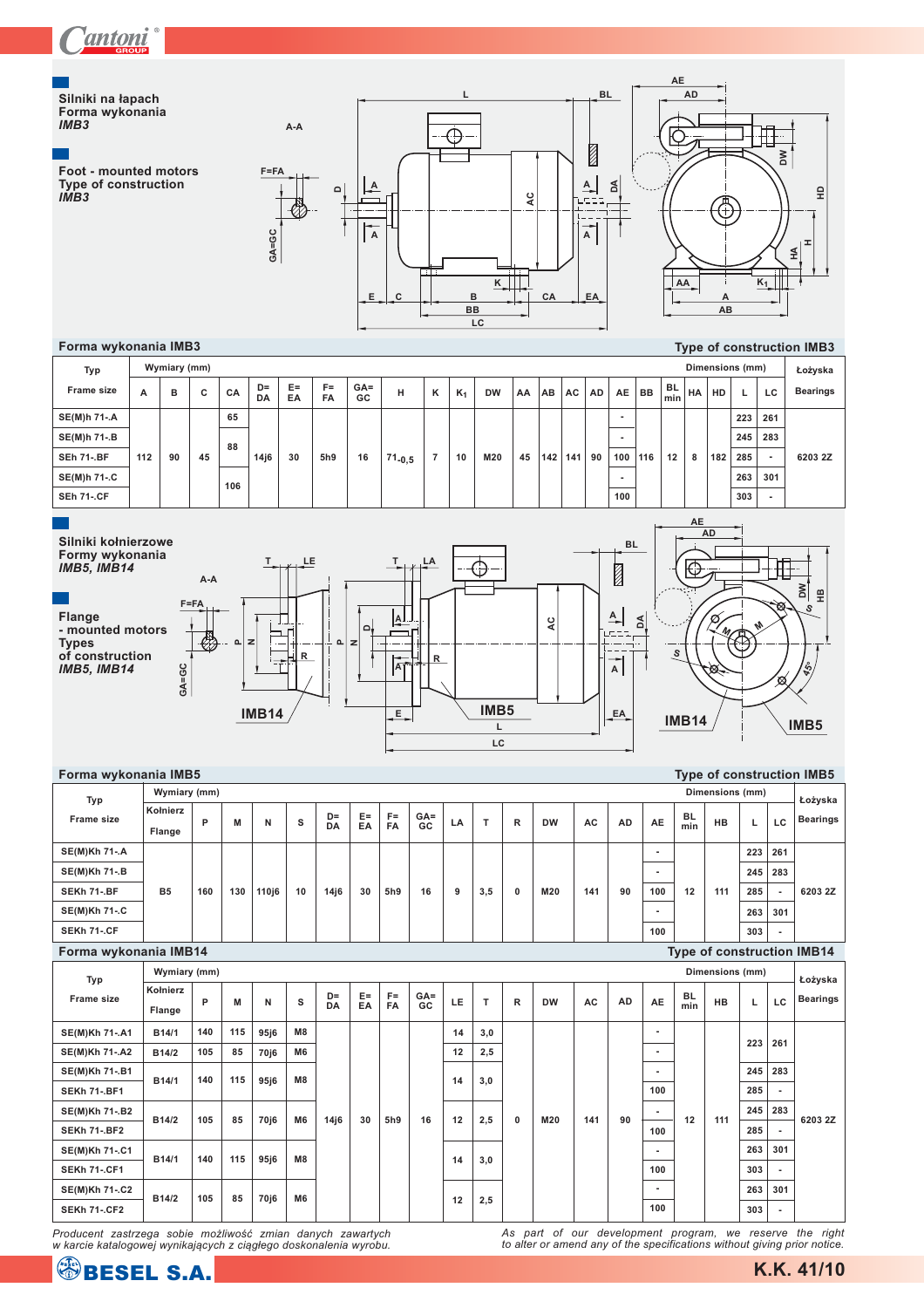



## **Charakterystyka silników katalogowych:**

- silniki ogólnego przeznaczenia do pracy w warunkach klimatu umiarkowanego,
- praca ciągła S1,
- napięcia znamionowe 230V,
- częstotliwość zasilania 50 Hz,
- temperatura otoczenia od -15°C do +40°C,
- kolor malowania RAL 5010.

## *SINGLE-PHASE INDUCTION MOTORS FRAME SIZE 80*

## **Description of the catalogue motors:**

- general purpose motors; temperate climate,

- duty S1,
- rated voltage 230V ,
- frequency 50 Hz,
- ambient temperature from -15°C to +40°C,
- standard paint colour RAL 5010.

**stopieñ ochrony: IP54 (IP55; IP56; IP 65; IP 66) klasa izolacji F (klasa H na ¿yczenie)**

**degree of protection: IP54 (IP55; IP56; IP 65; IP 66) insulation class F (class H on request)**

| Typ               | [kW]                        | Moc<br>[KM] | Predkość<br>obrotowa<br>$fmin -11$ | Prad [A] przy<br>230 V                  | Sprawność<br>[%]         | Współ-<br>czynnik<br>mocy<br>$cos \varphi_N$ | <b>Moment</b><br>znamio-<br>nowy<br>MN<br>[Nm] | Krotność<br>pradu<br>rozrucho-<br>weao<br>$I_{r}/I_{N}$  | Krotność<br>momentu<br>rozrucho-<br>wego<br>$M_{\rm f}/\bar{M}_{\rm N}$ | <b>Mmax</b><br>MN | <b>Moment</b><br><b>bezwładności</b><br>(kgm <sup>21</sup> | Kondensator<br>pracy<br>[µF]<br>450V | Kondensator<br>rozruchowy<br>$[\mu$ F]<br>450V | Masa<br>[kg             |
|-------------------|-----------------------------|-------------|------------------------------------|-----------------------------------------|--------------------------|----------------------------------------------|------------------------------------------------|----------------------------------------------------------|-------------------------------------------------------------------------|-------------------|------------------------------------------------------------|--------------------------------------|------------------------------------------------|-------------------------|
| <b>Frame size</b> | <b>Rated output</b><br>[kW] | [HP'        | Rated<br>speed<br>$[min -1]$       | <b>Rated current [A]</b><br>at<br>230 V | <b>Efficiency</b><br>[%] | Power<br>factor<br>$cos \varphi_N$           | Toraue<br>ΓN<br>[Nm]                           | <b>Starting</b><br>current/<br>rated<br>current<br>IL/IN | <b>Starting</b><br>torgue/<br>rated<br>toraue<br>TL/TN                  | l b<br><b>TN</b>  | <b>Moment</b><br>of inertia<br>[kgm <sup>2</sup>           | Run<br>capacitor<br>ſμF<br>450V      | <b>Start</b><br>capacitor<br>[µF<br>450V       | Motor<br>weight<br>[kg] |

|                  |      |      |      | Silniki o normalnym momencie rozruchowym |    |      |      |     |      |                  |         |    | Motors with standard starting torque |      |
|------------------|------|------|------|------------------------------------------|----|------|------|-----|------|------------------|---------|----|--------------------------------------|------|
| <b>SEh 80-2B</b> | 1.10 | 1.50 | 2780 | 7,0                                      | 72 | 0.97 | 3,78 | 2.7 | 0.40 | $\overline{1.4}$ | 0.00111 | 25 |                                      | 9,8  |
| <b>SEh 80-2C</b> | 1.50 | 2.00 | 2740 | 9,1                                      | 73 | 0.99 | 5,23 | 2.7 | 0.50 | $.5\,$           | 0.00142 | 40 |                                      | 11.8 |
| <b>SEh 80-2D</b> | 2.00 | 2.80 | 2780 | 13                                       | 74 | 0.99 | 6,87 | 2.5 | 0.40 | $\overline{1.4}$ | 0.00210 | 50 |                                      | 15.2 |
| <b>SEh 80-4A</b> | 0.55 | 0.75 | 1380 | 3,9                                      | 68 | 0.90 | 3.81 | 2.6 | 0.45 | .4               | 0.00157 | 16 | ۰                                    | 9.6  |
| <b>SEh 80-4B</b> | 0.75 | 1.00 | 1370 | 4,9                                      | 73 | 0.92 | 5,23 | 2.5 | 0.40 | 1.3              | 0.00208 | 20 |                                      | 9.9  |
| <b>SEh 80-4C</b> | 1.10 | .50  | 1370 | 7,2                                      | 72 | 0.93 | 7.67 | 2.6 | 0.40 | . . 4            | 0.00265 | 30 | ۰                                    | 11.4 |
| <b>SEh 80-4D</b> | 1.30 | 1.80 | 1370 | 9,0                                      | 72 | 0.90 | 9,10 | 2.8 | 0.38 | .4               | 0.00190 | 40 | ۰                                    | 14.0 |

|                   |      |      |      | Silniki o podwyższonym momencie rozruchowym |    |      |      |     |      |     |         | Motors with increased starting torque |                          |      |
|-------------------|------|------|------|---------------------------------------------|----|------|------|-----|------|-----|---------|---------------------------------------|--------------------------|------|
| <b>SEMh 80-2A</b> | 0.55 | 0.75 | 2780 | 4,1                                         | 67 | 0.84 | 1.89 | 3.0 | 0,70 | 1.8 | 0.00080 | 20                                    |                          | 8,0  |
| <b>SEMh 80-2B</b> | 0.75 | 1.00 | 2800 | 5,0                                         | 70 | 0.94 | 2.56 | 3.4 | 0.65 | 1.9 | 0.00111 | 25                                    | $\blacksquare$           | 9,7  |
| <b>SEMh 80-2C</b> | 1.10 | 1.50 | 2780 | 6,4                                         | 76 | 0.98 | 3,75 | 3,5 | 0,55 | 1.8 | 0.00142 | 30                                    |                          | 11,7 |
| <b>SEMh 80-2D</b> | 1.50 | 2.00 | 2700 | 10,2                                        | 71 | 0.90 | 5,31 | 2.8 | 0,70 | 1.6 | 0.00210 | 40                                    | $\sim$                   | 13,7 |
| <b>SEMh 80-4A</b> | 0.37 | 0,50 | 1350 | 3,0                                         | 64 | 0.85 | 2,62 | 2,3 | 0,90 | 1.8 | 0.00156 | 14                                    | $\overline{\phantom{a}}$ | 8,3  |
| <b>SEMh 80-4B</b> | 0.55 | 0.75 | 1360 | 3,9                                         | 68 | 0.91 | 3.86 | 2.6 | 0.60 | 1.6 | 0.00208 | 20                                    |                          | 9.5  |
| <b>SEMh 80-4C</b> | 0.75 | 1.00 | 1340 | 5,6                                         | 65 | 0,90 | 5,35 | 2,5 | 0,65 | 1,5 | 0,00265 | 25                                    |                          | 11,5 |

| Silniki o dużym momencie rozruchowym |      |      |      |     |    |      |      |     |         |        |         |    | Motors with high starting torque |      |
|--------------------------------------|------|------|------|-----|----|------|------|-----|---------|--------|---------|----|----------------------------------|------|
| <b>SEh 80-2BF</b>                    | 1.10 | 1.50 | 2780 | 7,0 | 72 | 0.97 | 3,78 | 3.5 | -7<br>. | 1.4    | 0.00111 | 25 | 70                               | 10,6 |
| <b>SEh 80-2CF</b>                    | 1.50 | 2.00 | 2800 | 9,5 | 75 | 0.96 | 5,12 | 3.7 | 1.9     | 7      | 0.00142 | 40 | 60                               | 12,2 |
| <b>SEh 80-4BF</b>                    | 0.75 | 1.00 | 1370 | 4,9 | 73 | 0.92 | 5,23 | 3.0 | 8.1     | 1.4    | 0.00208 | 20 | 60                               | 10.4 |
| <b>SEh 80-4CF</b>                    | 1.10 | 1.50 | 1400 |     | 74 | 0.91 | 7.50 | 3.6 | 1.9     | $.5\,$ | 0.00265 | 30 | 75                               | 12.2 |

*Silniki SEh 80-...F s¹ wyposa¿one w dwa kondensatory - pracy i rozruchowy oraz wy³¹cznik odœrodkowy.*

Silniki mogą być wykonane i certyfikowane<br>na zgodność z wymogami normy UL 1004 *lub CSA C22.2 No 100-04.*

Silniki odpowiadają wymaganiom Polskiej Normy PN-EN 60034-1<br>oraz normom międzynarodowym IEC 60034-1.

*Wszystkie silniki posiadaj¹ znak CE.*

*SEh 80-...F motors are equipped with two capacitors - run, start and centrifugal switch.*

*Motors may be certified for safety that they are manufactured according to the requirements of the UL 1004 or CSA C22.2 No 100-04.*

*Motors meet requirements of Polish Standard PN-EN 60034-1 and the international rules IEC 60034-1.*

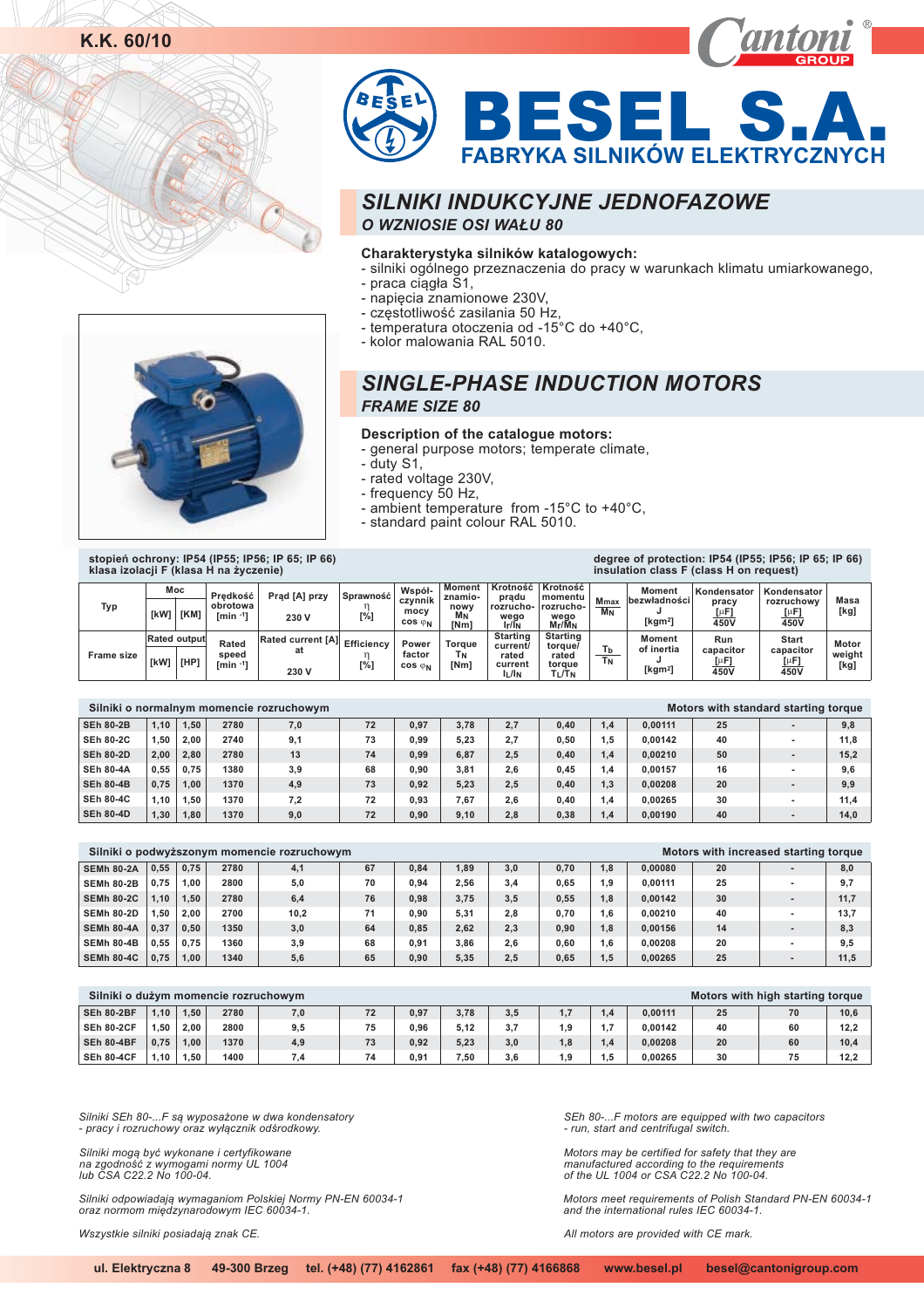Silniki na łapach Forma wykonania<br>
IMB3

Foot - mounted motors<br>Type of construction<br>IMB3

Forma wykonania IMB3



#### Type of construction IMB3

|                   |     |     |              |     |          |             |                 |              |             |    |       |           |    |     |     |           |                          |     |           |    |     |                 | .              |                 |
|-------------------|-----|-----|--------------|-----|----------|-------------|-----------------|--------------|-------------|----|-------|-----------|----|-----|-----|-----------|--------------------------|-----|-----------|----|-----|-----------------|----------------|-----------------|
| Typ               |     |     | Wymiary (mm) |     |          |             |                 |              |             |    |       |           |    |     |     |           |                          |     |           |    |     | Dimensions (mm) |                | Łożyska         |
| <b>Frame size</b> | A   | в   | c            | CA  | D=<br>DA | $E =$<br>EA | $F =$<br>FA     | $GA =$<br>GC | н           | κ  | $K_1$ | <b>DW</b> | AA | AB  | AC  | <b>AD</b> | <b>AE</b>                | BB  | BL<br>min | HA | HD  | L               | LC             | <b>Bearings</b> |
| SE(M)h 80-.A      |     |     |              |     |          |             |                 |              |             |    |       |           |    |     |     |           | -                        |     |           |    |     | 266             | 317            |                 |
| SE(M)h 80-.B      |     |     |              | 98  |          |             |                 |              |             |    |       |           |    |     |     |           | $\overline{\phantom{0}}$ |     |           |    |     | 278             | 329            |                 |
| SEh 80-BF         | 125 | 100 | 50           |     | 19ј6     | 40          | 6h <sub>9</sub> | 21,5         |             | 10 | 13    | M20       | 55 | 160 | 157 | 95        | 120                      | 130 | 15        | 9  | 200 | 315             | $\blacksquare$ | 6204 2Z         |
| SE(M)h 80-.C      |     |     |              |     |          |             |                 |              | $80_{-0.5}$ |    |       |           |    |     |     |           |                          |     |           |    |     | 306             | 357            |                 |
| <b>SEh 80-.CF</b> |     |     |              | 120 |          |             |                 |              |             |    |       |           |    |     |     |           | 120                      |     |           |    |     | 343             | $\blacksquare$ |                 |
| SE(M)h 80-.D      |     |     |              |     |          |             |                 |              |             |    |       |           |    |     |     |           |                          |     |           |    |     | 324             | 375            |                 |



| Forma wykonania IMB5  |                           |     |     |                   |                |             |             |                    |               |    |     |              |           |     |           |                |                  |                 |     |                | <b>Type of construction IMB5</b>  |
|-----------------------|---------------------------|-----|-----|-------------------|----------------|-------------|-------------|--------------------|---------------|----|-----|--------------|-----------|-----|-----------|----------------|------------------|-----------------|-----|----------------|-----------------------------------|
| Typ                   | Wymiary (mm)              |     |     |                   |                |             |             |                    |               |    |     |              |           |     |           |                |                  | Dimensions (mm) |     |                | Łożyska                           |
| <b>Frame size</b>     | Kołnierz<br><b>Flange</b> | P   | M   | N                 | s              | $D =$<br>DA | $E =$<br>EA | $F =$<br><b>FA</b> | $GA =$<br>GC. | LA | T.  | R            | <b>DW</b> | AC  | <b>AD</b> | <b>AE</b>      | <b>BL</b><br>min | <b>HB</b>       | L.  | LC             | <b>Bearings</b>                   |
| <b>SE(M)Kh 80-.A</b>  |                           |     |     |                   |                |             |             |                    |               |    |     |              |           |     |           | ٠              |                  |                 | 266 | 317            |                                   |
| <b>SE(M)Kh 80-.B</b>  |                           |     |     |                   |                |             |             |                    |               |    |     |              |           |     |           |                |                  |                 | 278 | 329            |                                   |
| <b>SEKh 80-.BF</b>    | <b>B5</b>                 | 200 | 165 | 130 <sub>i6</sub> | 12             | 19j6        | 40          | 6h <sub>9</sub>    | 21.5          | 10 | 3,5 | $\mathbf{0}$ | M20       | 157 | 95        | 120            | 15               | 120             | 315 | $\overline{a}$ | 6204 2Z                           |
| <b>SE(M)Kh 80-.C</b>  |                           |     |     |                   |                |             |             |                    |               |    |     |              |           |     |           |                |                  |                 | 306 | 357            |                                   |
| SEKh 80-.CF           |                           |     |     |                   |                |             |             |                    |               |    |     |              |           |     |           | 120            |                  |                 | 343 |                |                                   |
| <b>SE(M)Kh 80-.D</b>  |                           |     |     |                   |                |             |             |                    |               |    |     |              |           |     |           |                |                  |                 | 324 | 375            |                                   |
| Forma wykonania IMB14 |                           |     |     |                   |                |             |             |                    |               |    |     |              |           |     |           |                |                  |                 |     |                | <b>Type of construction IMB14</b> |
| Typ                   | Wymiary (mm)              |     |     |                   |                |             |             |                    |               |    |     |              |           |     |           |                |                  | Dimensions (mm) |     |                | Łożyska                           |
| <b>Frame size</b>     | Kołnierz<br><b>Flange</b> | P   | M   | N                 | s              | $D =$<br>DA | $E =$<br>EA | $F =$<br><b>FA</b> | $GA =$<br>GC  | LE | т   | R            | <b>DW</b> | AC  | <b>AD</b> | AE             | <b>BL</b><br>min | <b>HB</b>       |     | LC             | <b>Bearings</b>                   |
| <b>SE(M)Kh 80-.A1</b> | B14/1                     | 160 | 130 | 110 <sub>i6</sub> | M8             |             |             |                    |               | 14 | 3.5 |              |           |     |           | ٠              |                  |                 | 266 | 317            |                                   |
| <b>SE(M)Kh 80-.A2</b> | B14/2                     | 120 | 100 | 80j6              | M <sub>6</sub> |             |             |                    |               | 12 | 3,0 |              |           |     |           |                |                  |                 | 266 | 317            |                                   |
| SE(M)Kh 80-.B1        | B14/1                     | 160 | 130 | 110i6             | M8             |             |             |                    |               | 14 | 3.5 |              |           |     |           |                |                  |                 | 278 | 329            |                                   |
| <b>SEKh 80-.BF1</b>   | B14/1                     | 160 | 130 | 110 <sub>i6</sub> | M <sub>8</sub> |             |             |                    |               | 14 | 3,5 |              |           |     |           | 120            |                  |                 | 315 |                |                                   |
| <b>SE(M)Kh 80-.B2</b> | B14/2                     | 120 | 100 | 80j6              | M <sub>6</sub> |             |             |                    |               | 12 | 3.0 |              |           |     |           | $\blacksquare$ |                  |                 | 278 | 329            |                                   |
| <b>SEKh 80-.BF2</b>   | B14/2                     | 120 | 100 | 80 <sub>i</sub> 6 | M <sub>6</sub> | 19j6        | 40          | 6h <sub>9</sub>    | 21.5          | 12 | 3,0 | 0            | M20       | 157 | 95        | 120            | 15               | 120             | 315 |                | 6204 2Z                           |
| SE(M)Kh 80-.C1        | B14/1                     | 160 | 130 | 110 <sub>i6</sub> | M8             |             |             |                    |               | 14 | 3,5 |              |           |     |           | $\blacksquare$ |                  |                 | 306 | 357            |                                   |
| <b>SEKh 80-.CF1</b>   | B14/1                     | 160 | 130 | 110 <sub>i6</sub> | M <sub>8</sub> |             |             |                    |               | 14 | 3,5 |              |           |     |           | 120            |                  |                 | 343 |                |                                   |
| <b>SE(M)Kh 80-.C2</b> | B14/2                     | 120 | 100 | 80j6              | M <sub>6</sub> |             |             |                    |               | 12 | 3,0 |              |           |     |           |                |                  |                 | 306 | 357            |                                   |
| <b>SEKh 80-.CF2</b>   | B14/2                     | 120 | 100 | 80j6              | M <sub>6</sub> |             |             |                    |               | 12 | 3,0 |              |           |     |           | 120            |                  |                 | 343 |                |                                   |
| SE(M)Kh 80-.D1        | B14/1                     | 160 | 130 | 110 <sub>i6</sub> | M8             |             |             |                    |               | 14 | 3.5 |              |           |     |           |                |                  |                 | 324 | 375            |                                   |
| <b>SE(M)Kh 80-.D2</b> | B14/2                     | 120 | 100 | 80i6              | M <sub>6</sub> |             |             |                    |               | 12 | 3.0 |              |           |     |           |                |                  |                 | 324 | 375            |                                   |

Producent zastrzega sobie możliwość zmian danych zawartych<br>w karcie katalogowej wynikających z ciągłego doskonalenia wyrobu.

As part of our development program, we reserve the right<br>to alter or amend any of the specifications without giving prior notice.



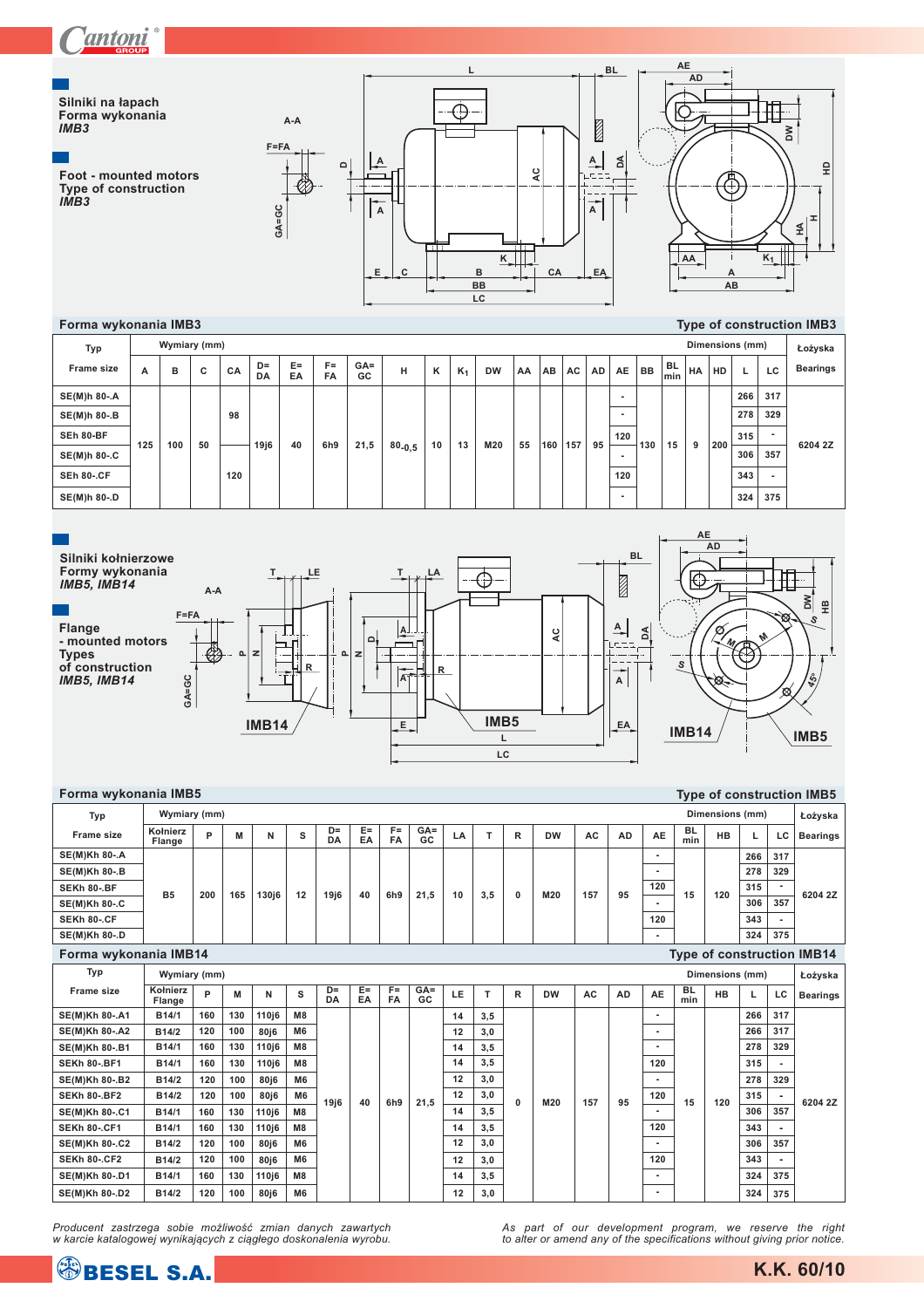

BESEL S.A **FABRYKA SILNIKÓW ELEKTRYCZNYCH**

## *SILNIKI INDUKCYJNE JEDNOFAZOWE O WZNIOSIE OSI WA£U 90*

#### **Charakterystyka silników katalogowych:**

- silniki ogólnego przeznaczenia do pracy w warunkach klimatu umiarkowanego,
	- praca ciągła S1,
	- napięcia znamionowe 230V,
	- częstotliwość zasilania 50 Hz,
	- temperatura otoczenia od -15°C do +40°C,
	- kolor malowania RAL 5010.

# *SINGLE-PHASE INDUCTION MOTORS*

### *FRAME SIZE 90*

- **Description of the catalogue motors:**
- general purpose motors; temperate climate,
- duty S1,
- rated voltage 230V,
- frequency 50 Hz,
- ambient temperature from -15°C to +40°C,
- standard paint colour RAL 5010.



**Typ Frame size [kW] [HP] Rated outpu [kW] Moc [KM] Moment znamionowy MN [Nm] Start capacitor 450V [ F] Kondensator rozruchowy 450V [ F] Motor weight [kg] Masa [kg] Run capacitor 450V [ F] Kondensato pracy 450V [ F] Moment bezw³adnoœci J <sup>2</sup> [kgm ] Moment of inertia J <sup>2</sup> [kgm ] Tb TN Mmax MN Starting torque/ rated torque T /T L N KrotnoϾ momentu rozruchowego M /Mr N Starting current/ rated current I /I L N KrotnoϾ** prądu<br>-rozrucho **wego I /I r N Torque TN [Nm] Power factor**  $\cos \varphi_N$  [ **Wspó³ czynnik mocy cos**  $\varphi_{N}$  [ **Efficiency [%] SprawnoϾ**  $\begin{bmatrix} \eta & \mathbf{0} \\ \mathbf{0} & \mathbf{0} \end{bmatrix}$ **Rated current [A] at 230 V** Prąd [A] przy **230 V Rated** speed<br>[min <sup>-1</sup>] **Predkość obrotowa -1 [min ] stopieñ ochrony: IP54 (IP55; IP56; IP 65; IP 66) klasa izolacji F (klasa H na ¿yczenie) degree of protection: IP54 (IP55; IP56; IP 65; IP 66) insulation class F (class H on request)**

|                  |      |      |      | Silniki o normalnym momencie rozruchowym |    |      |      |     |      |     |        |    | Motors with standard starting torque |      |
|------------------|------|------|------|------------------------------------------|----|------|------|-----|------|-----|--------|----|--------------------------------------|------|
| <b>SEh 90-2S</b> | 1.50 | 2,00 | 2740 | 9,1                                      | 73 | 0.99 | 5,12 | 2,7 | 0,50 | 1.5 | 0,0012 | 40 |                                      | 11,8 |
| <b>SEh 90-2L</b> | 2.00 | 2.80 | 2780 | 13,0                                     | 74 | 0.99 | 6,87 | 2.5 | 0,40 | .4  | 0.0016 | 50 |                                      | 15,2 |
| <b>SEh 90-4S</b> | 1.10 | 1.50 | 1370 | 7,2                                      | 72 | 0.93 | 7,70 | 2,6 | 0,40 | .4  | 0.0024 | 30 |                                      | 11,4 |
| <b>SEh 90-4L</b> | 1.30 | 1.80 | 1370 | 9,0                                      | 72 | 0.90 | 9,10 | 2.8 | 0.38 | . 4 | 0.0032 | 40 |                                      | 14.0 |

|                   |      |      |      | Silniki o podwyższonym momencie rozruchowym |    |      |      |     |      |                  |        | Motors with increased starting torque |      |
|-------------------|------|------|------|---------------------------------------------|----|------|------|-----|------|------------------|--------|---------------------------------------|------|
| <b>SEMh 90-2S</b> | 1.10 | 1.50 | 2780 | 6,4                                         | 76 | 0.98 | 3,81 | 3.5 | 0.55 | $\overline{8}$ . | 0,0012 | 30                                    | 11,7 |
| <b>SEMh 90-2L</b> | 1.50 | 2.00 | 2700 | 10,2                                        | 71 | 0.90 | 5,31 | 2.8 | 0.70 | .6               | 0.0016 | 40                                    | 15.7 |
| <b>SEMh 90-4S</b> | 0.75 | 1.00 | 1340 | 5,6                                         | 65 | 0.90 | 5,19 | 2.5 | 0.65 | 1.5              | 0,0024 | 25                                    | 12,5 |
| <b>SEMh 90-4L</b> | 1.10 | 1.50 | 1300 | 7.8                                         | 67 | 0.92 | 8,08 | 2.2 | 0.50 | $\cdot$          | 0.0032 | 40                                    | 14.5 |

| Silniki o dużym momencie rozruchowym |      |      |      |      |    |      |      |     |     |                 |        | Motors with high starting torque |    |      |
|--------------------------------------|------|------|------|------|----|------|------|-----|-----|-----------------|--------|----------------------------------|----|------|
| <b>SEh 90-2SF</b>                    | 1.50 | 2.00 | 2740 | 9,1  | 73 | 0.99 | 5,12 | 3,6 | 17  | 1.6             | 0,0012 | 40                               | 60 | 13,5 |
| <b>SEh 90-2LF</b>                    | 2.00 | 2.80 | 2780 | 13,0 | 74 | 0.99 | 6,87 | 3.5 | 6.، | $\overline{.4}$ | 0.0016 | 50                               | 75 | 16,3 |
| <b>SEh 90-4SF</b>                    | 1.10 | 1.50 | 1400 | 7,5  | 73 | 0.90 | 7,50 | 4.0 | 1.6 | 1.5             | 0,0024 | 30                               | 75 | 13,7 |
| <b>SEh 90-4LF</b>                    | 1.30 | 1.80 | 1360 | 9,0  | 72 | 0.90 | 9.13 | 3.2 | . 8 | 1.4             | 0.0032 | 40                               | 90 | 14.8 |

*Silniki SEh 90-...F s¹ wyposa¿one w dwa kondensatory - pracy i rozruchowy oraz wy³¹cznik odœrodkowy.*

Silniki mogą być wykonane i certyfikowane<br>na zgodność z wymogami normy UL 1004 *lub CSA C22.2 No 100-04.*

Silniki odpowiadają wymaganiom Polskiej Normy PN-EN 60034-1<br>oraz normom międzynarodowym IEC 60034-1.

Wszystkie silniki posiadają znak CE.

*SEh 90-...F motors are equipped with two capacitors - run, start and centrifugal switch.*

*Motors may be certified for safety that they are manufactured according to the requirements of the UL 1004 or CSA C22.2 No 100-04.*

*Motors meet requirements of Polish Standard PN-EN 60034-1 and the international rules IEC 60034-1.*